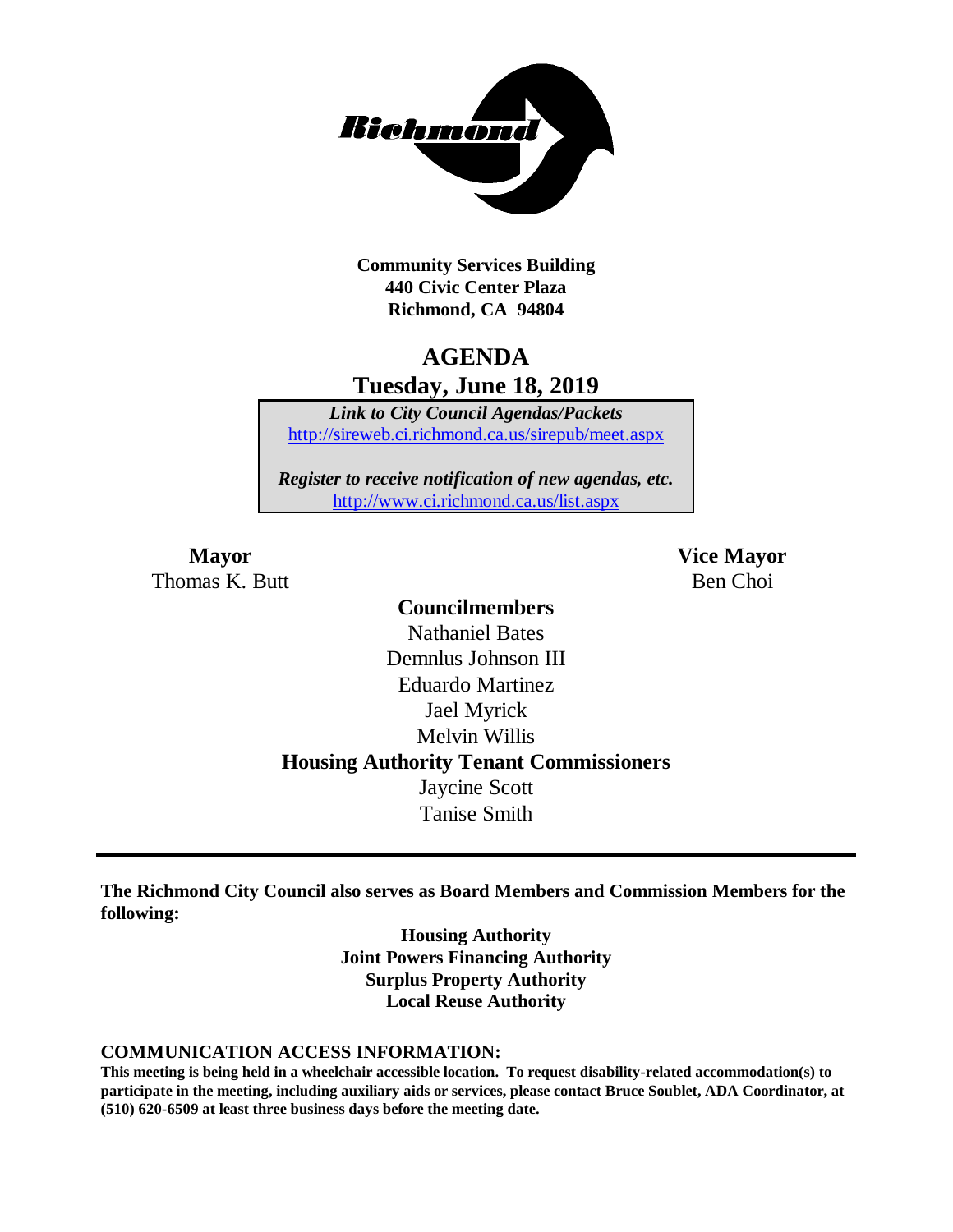# **MEETING PROCEDURES**

The City of Richmond encourages community participation at its City Council meetings and has established procedures that are intended to accommodate public input in a timely and time-sensitive way. As a courtesy to all members of the public who wish to participate in City Council meetings, please observe the following procedures:

**PUBLIC COMMENT ON AGENDA ITEMS:** Anyone who desires to address the City Council on items appearing on the agenda must complete and file a pink speaker's card with the City Clerk **prior** to the City Council's consideration of the item. Once the City Clerk has announced the item, no person shall be permitted to speak on the item other than those persons who have submitted their names to the City Clerk. Your name will be called when the item is announced for discussion. **Each speaker will be allowed up to TWO (2) MINUTES to address the City Council on NON-PUBLIC HEARING items listed on the agenda. Speakers are allowed up to THREE (3) minutes on PUBLIC HEARING items.**

**OPEN FORUM FOR PUBLIC COMMENT:** Individuals who would like to address the City Council on matters not listed on the agenda or on items remaining on the consent calendar may do so under Open Forum. All speakers must complete and file a pink speaker's card with the City Clerk **prior** to the commencement of Open Forum. The amount of time allotted to individual speakers shall be determined based on the number of persons requesting to speak during this item. **The time allocation for each speaker will be as follows:** 15 or fewer speakers, a maximum of 2 minutes; 16 to 24 speakers, a maximum of 1 and one-half minutes; and 25 or more speakers, a maximum of 1 minute.

#### **SPEAKERS ARE REQUESTED TO OCCUPY THE RESERVED SEATS IN THE FRONT ROW BEHIND THE SPEAKER'S PODIUM AS THEIR NAME IS ANNOUNCED BY THE CITY CLERK.**

**CONSENT CALENDAR:** Consent Calendar items are considered routine and will be enacted, approved or adopted by one motion unless a request for removal for discussion or explanation is received from the audience or the City Council. A member of the audience requesting to remove an item from the consent calendar that is sponsored by City staff must first complete a speaker's card and discuss the item with a City staff person who has knowledge of the subject material **prior** to filing the card with the City Clerk and **prior** to the City Council's consideration of Agenda Review. Councilmembers who request to remove an item from the consent calendar must do so during Agenda Review. An item removed from the Consent Calendar may be placed anywhere on the agenda following the City Council's agenda review.

**CONDUCT AT MEETINGS:** Richmond City Council meetings are limited public forums during which the City strives to provide an open, safe atmosphere and promote robust public debate. Members of the public, however, must comply with state law, as well as the City's laws and procedures and may not actually disrupt the orderly conduct of these meetings. The public, for example, may not shout or use amplifying devices, must submit comment cards and speak during their allotted time, may not create a physical disturbance, may not speak on matters unrelated to issues within the jurisdiction of the City Council or the agenda item at hand, and may not cause immediate threats to public safety.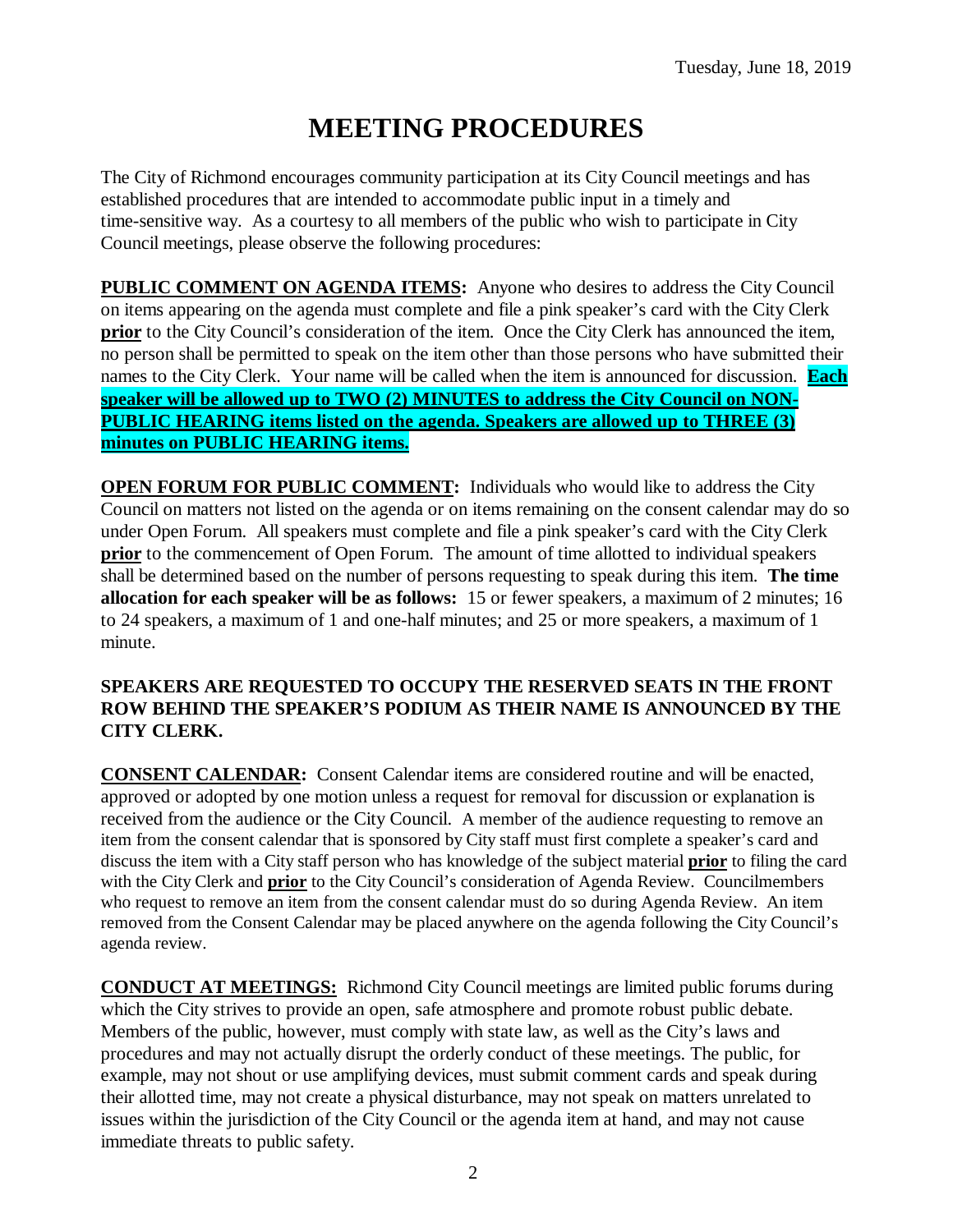**CITY HARASSMENT POLICY:** The City invites public comment and critique about its operations, including comment about the performance of its public officials and employees, at the public meetings of the City Council and boards and commissions. However, discriminatory or harassing comments about or in the presence of City employees, even comments by third parties, may create a hostile work environment, if severe or pervasive. The City prohibits harassment against an applicant, employee, or contractor on the basis of race, religious creed, color, national origin, ancestry, physical disability, medical condition, mental disability, marital status, sex (including pregnancy, childbirth, and related medical conditions), sexual orientation, gender identity, age or veteran status, or any other characteristic protected by federal, state or local law. In order to acknowledge the public's right to comment on City operations at public meetings, which could include comments that violate the City's harassment policy if such comments do not cause an actual disruption under the Council Rules and Procedures, while taking reasonable steps to protect City employees from discrimination and harassment, City Boards and Commissions shall adhere to the following procedures. If any person makes a harassing remark at a public meeting that violates the above City policy prohibiting harassment, the presiding officer of the meeting may, at the conclusion of the speaker's remarks and allotted time: (a) remind the public that the City's Policy Regarding Harassment of its Employees is contained in the written posted agenda; and (b) state that comments in violation of City policy are not condoned by the City and will play no role in City decisions. If any person makes a harassing remark at a public meeting that violates the above City policy, any City employee in the room who is offended by remarks violating the City's policy is excused from attendance at the meeting. No City employee is compelled to remain in attendance where it appears likely that speakers will make further harassing comments. If an employee leaves a City meeting for this reason, the presiding officer may send a designee to notify any offended employee who has left the meeting when those comments are likely concluded so that the employee may return to the meeting. The presiding officer may remind an employee or any council or board or commission member that he or she may leave the meeting if a remark violating the City's harassment policy is made. These procedures supplement the Council Rules and Procedures relating to disruption of orderly conduct at Council meetings.

Any law enforcement officer on duty or whose service is commanded by the presiding officer shall be Sergeant-at-Arms of the Council meetings. He/she, or they, shall carry out all orders and instructions given by the presiding officer for the purpose of maintaining order and decorum at the Council meetings (City Council Rules of Procedure and Order Section III F, RMC Section 2.12.030).

**\*\*\*\*\*\*\*\*\*\*\*\*\*\*\*\*\*\*\*\*\*\*\*\*\*\*\*\*\*\*\*\*\*\*\*\*\*\*\*\*\*\*\*\*\*\*\*\*\*\*\*\*\*\*\*\*\*\***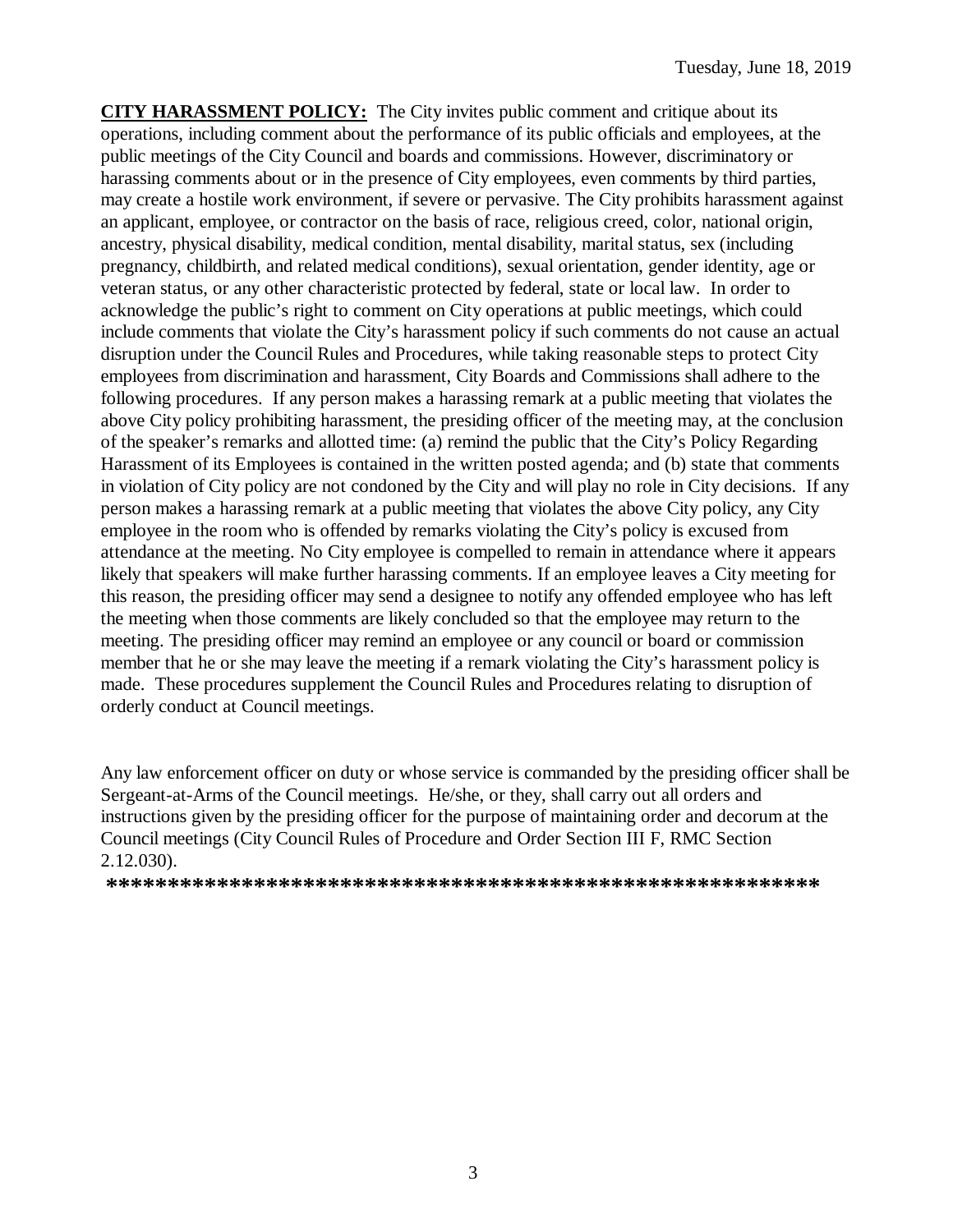# **OPEN SESSION TO HEAR PUBLIC COMMENT BEFORE CLOSED SESSION**

5:00 p.m.

#### **A. ROLL CALL**

#### **B. PUBLIC COMMENT BEFORE CLOSED SESSION**

#### **C. ADJOURN TO CLOSED SESSION**

### **CLOSED SESSION**

Shimada Room of the Community Services Building

#### **CITY COUNCIL**

CONFERENCE WITH LABOR NEGOTIATORS (Government Code Section 54957.6):

Agency Representatives: Lisa Stephenson, Bruce Soublet, Belinda Warner, Maria Blue, and Todd Simonson Employee organization: International Federation of Technical and Professional Engineers (IFTPE Local 21)

Agency Representatives: Lisa Stephenson, Bruce Soublet, Belinda Warner, Maria Blue, and Jack Hughes Employee organization: Service Employees International Union (SEIU Local 2021)

#### CONFERENCE WITH REAL PROPERTY NEGOTIATOR (Government Code Section 54956.8):

Property: General Warehouse, Port of Richmond Agency Negotiators: Carlos Martinez, Jim Matzorkis Negotiating party: Richmond Grown Under negotiation: Price and terms of payment

Property: Port of Richmond (Rigger's Loft) Agency negotiators: Carlos Martinez and Jim Matzorkis Negotiating Party: (i) Rigger's Loft Wine Company, Inc.

Under negotiation: Price and terms of payment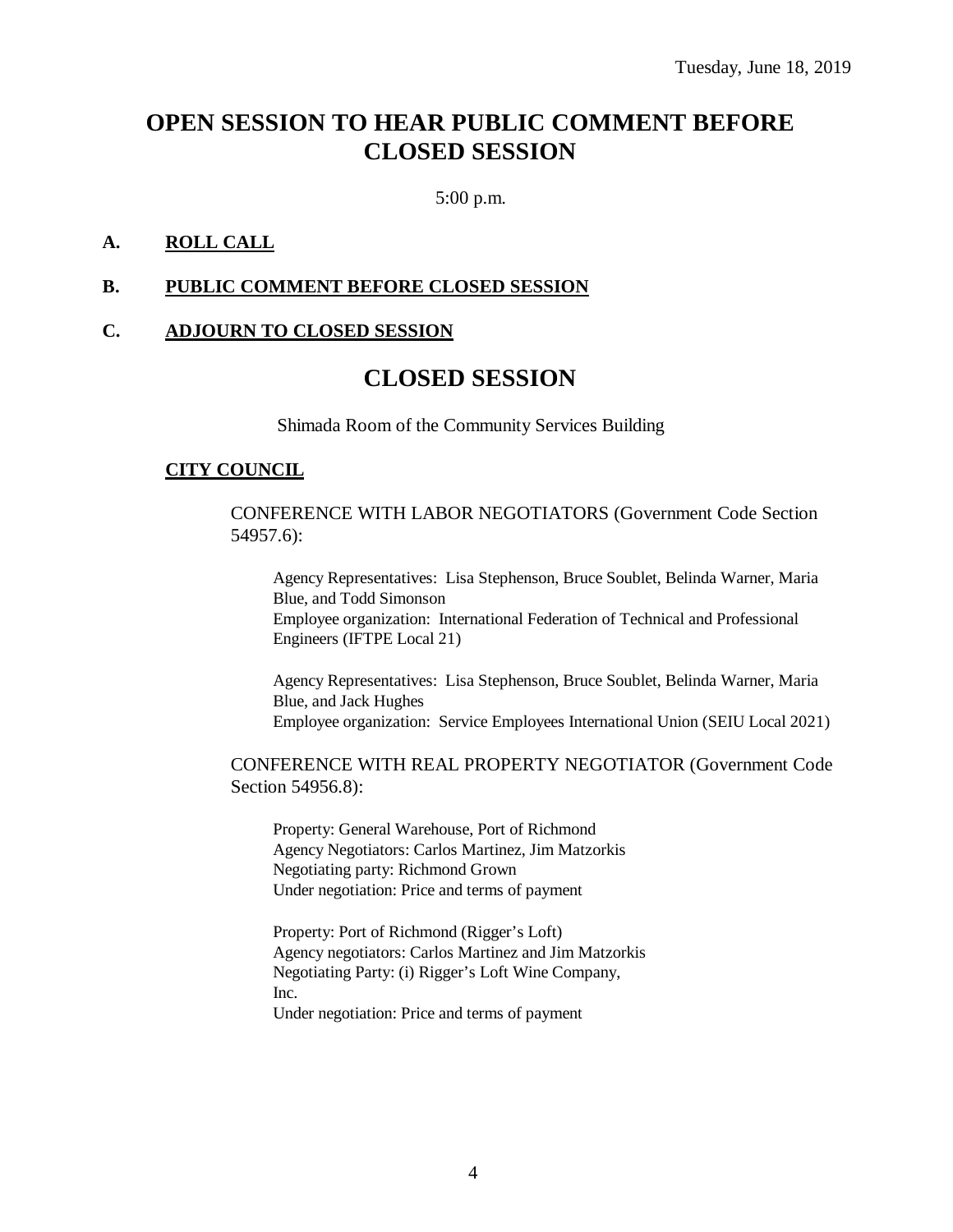# **SPECIAL MEETING OF THE RICHMOND HOUSING AUTHORITY**

6:25 p.m.

- **A. PLEDGE TO THE FLAG**
- **B. ROLL CALL**
- **C. STATEMENT OF CONFLICT OF INTEREST**
- **D. AGENDA REVIEW**

#### **E. REPORT FROM THE EXECUTIVE DIRECTOR**

#### **F. HOUSING AUTHORITY CONSENT CALENDAR**

- **F-1.** ADOPT a resolution approving a Memorandum of Understanding (MOU) between the Richmond Housing Authority (RHA) and the Housing Authority of the Contra Costa County (HACCC) for the transfer of RHA's Housing Choice Voucher (HCV) program to HACCC and AUTHORIZE the Executive Director to negotiate and execute the final form of the MOU and any other documents and agreements necessary to transfer the HCV program to HACCC - Richmond Housing Authority (Nannette Beacham 621-1309).
- **F-2.** ADOPT a resolution authorizing: (1) an amendment with the Office of Judondi Bolden, Attorney at Law in an amount of \$5,000, not exceed a total expenditure of \$15,000; and (2) a new contract with Edrington, Schirmer & Murphy for up to \$15,000, for as needed unlawful detainer legal services - Richmond Housing Authority (Nannette Beacham/Shannon Moore 621-1309).
- **F-3.** APPROVE the minutes of the May 21, 2019, Special Richmond Housing Authority meeting - City Clerk's Office (Pamela Christian 620-6513).

#### **G. ADJOURNMENT**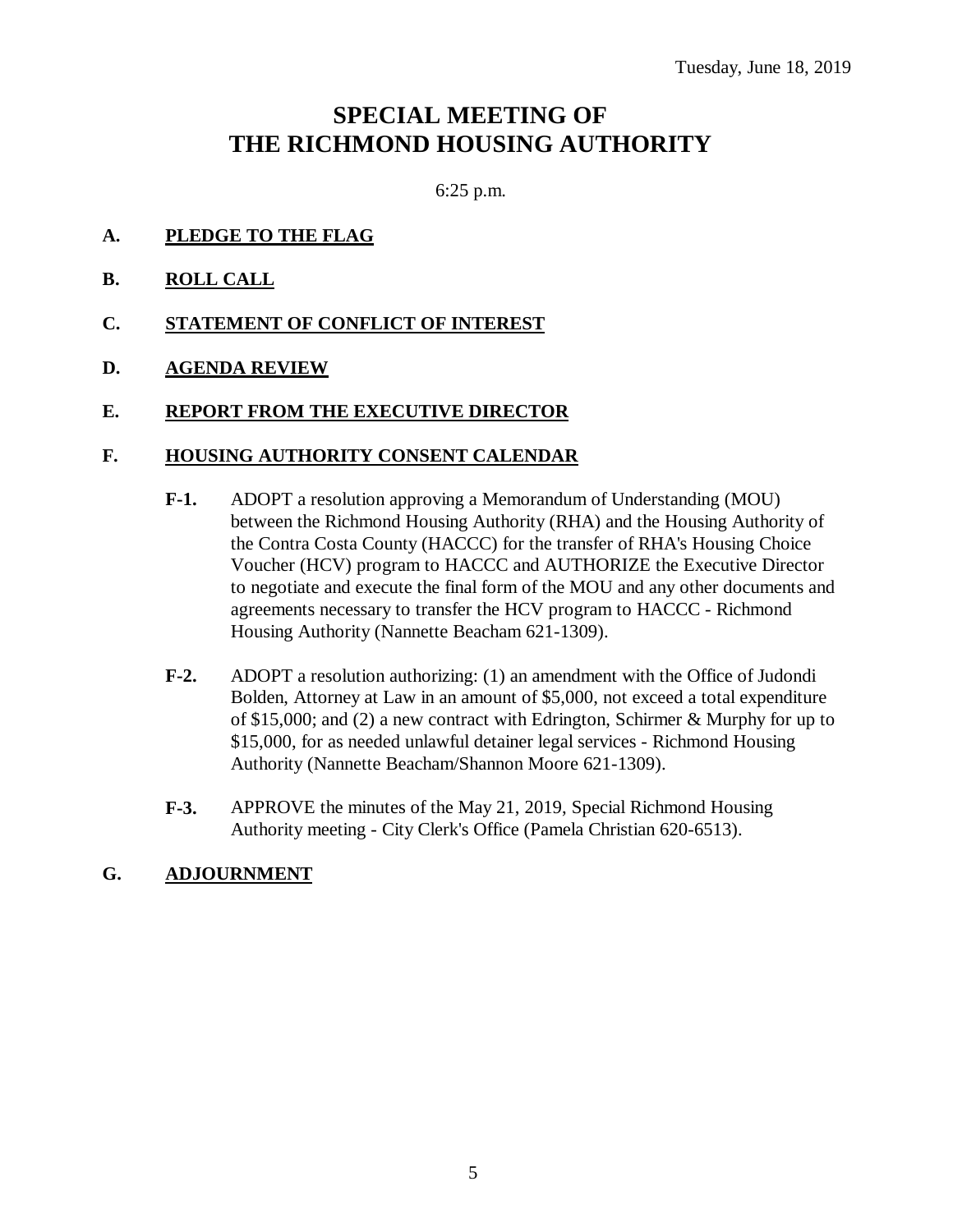# **REGULAR MEETING OF THE RICHMOND CITY COUNCIL**

6:30 p.m.

### **A. ROLL CALL**

- **B. STATEMENT OF CONFLICT OF INTEREST**
- **C. AGENDA REVIEW**

#### **D. REPORT FROM THE CITY ATTORNEY OF FINAL DECISIONS MADE DURING CLOSED SESSION**

#### **E. REPORT FROM THE CITY MANAGER**

#### **F. OPEN FORUM FOR PUBLIC COMMENT**

#### **G. CITY COUNCIL CONSENT CALENDAR**

- **G-1.** ADOPT a resolution to amend the Port of Richmond FMC Tariff No. 3 reflecting a 3.1% increase in tariff rates as approved by the Executive Committee of the California Association of Port Authority (CAPA) - Port Department (Jim Matzorkis 215-4600).
- **G-2.** APPROVE a contract with Delta Grinding, Inc. for as-needed rental of street paving grinding equipment with operator in an amount not to exceed \$600,000 for a three-year period with an option to extend for two additional years - Engineering and Capital Improvement Projects Department (Yader A. Bermudez 774-6300).
- **G-3.** ADOPT a resolution updating the Master Fee Schedule setting the dollar amount for the new fees and adjusting the dollar amount for current fees - Finance Department (Belinda Warner/Antonio Banuelos 620-6741).
- **G-4.** APPROVE the purchase of two 4500P Ventrac tractors from Belkorp in an amount not to exceed \$78,000 – Department of Infrastructure Maintenance and Operations (Tim Higares 620-6508).
- **G-5.** APPROVE a contract with Reed Madden Designs to complete fabrication and installation of the Point Sheridan public artwork for a not-to-exceed amount of \$116,275, for a total project amount of \$354,370, for a term that ends on December 31, 2025, to include five years of maintenance at no additional cost - Library and Cultural Services Department (Katy Curl 620-6554/Michele Seville 620-6952).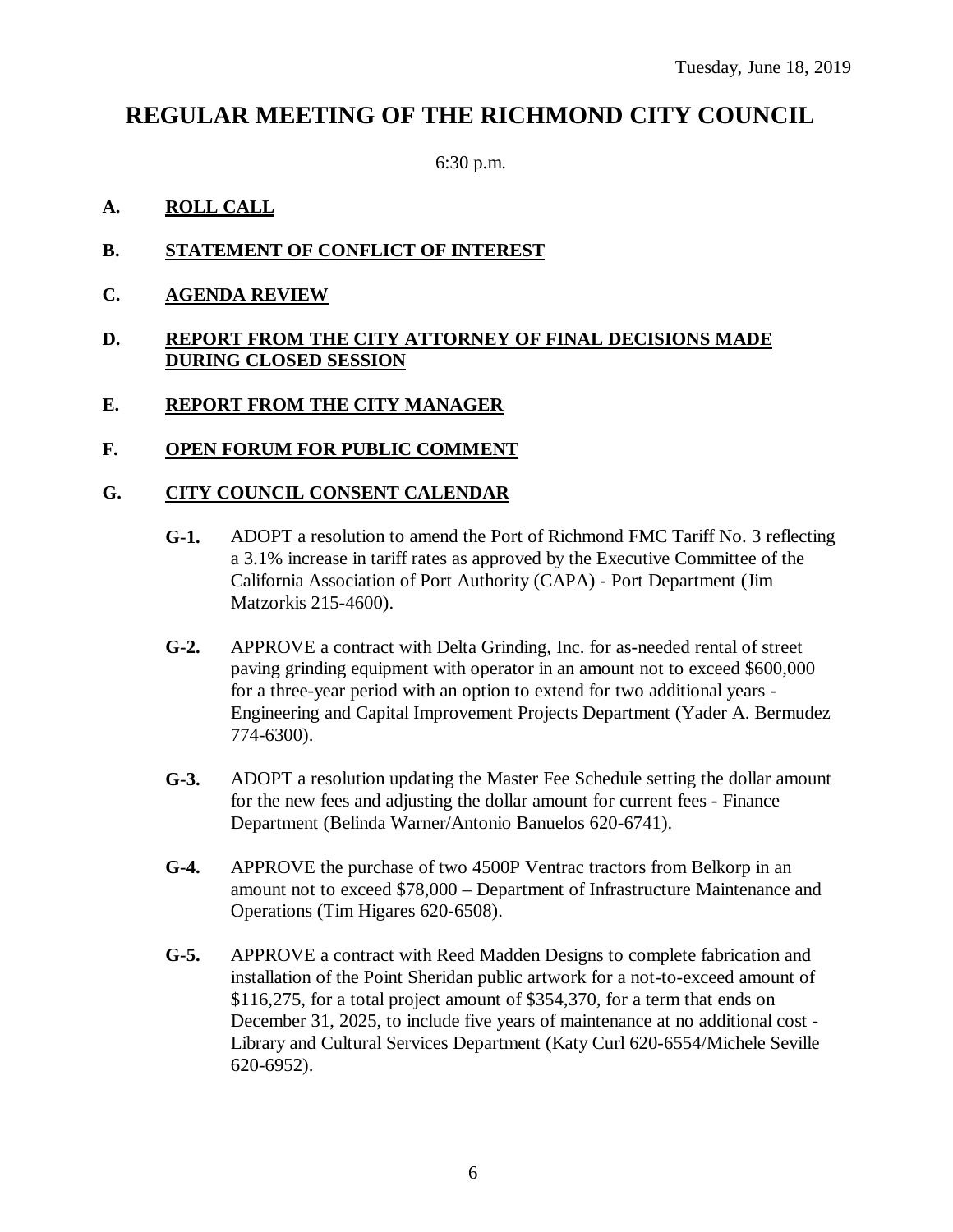- **G-6.** ADOPT a resolution accepting the Rules of Procedures for implementing portions of the Fair Chance Access to Affordable Housing Ordinance (RMC Chapter 7.110) - Housing and Community Development Department (Lina Velasco/Charice Duckworth 421-2052).
- **G-7.** APPROVE a contract amendment No. 3 with R3 Consulting Group to continue assisting the City in the monitoring related to the five-year compliance review of the conditional use permit for the Bulk Materials Processing Center and associated facilities, to increase the contract amount by \$37,967, not to exceed \$140,851, for a term ending December 31, 2020 - Planning and Building Services Department (Lina Velasco 620-6706).
- **G-8.** APPROVE a two year contract with AmeriNat, for a term beginning on July 1, 2019, through July 31, 2021, for loan servicing services for the City's loan portfolio, including the Home Improvement Loan Program, in an amount not to exceed \$30,000 - Planning and Building Services Department (Lina Velasco 620- 6706).
- **G-9.** ADOPT a resolution approving the application for Statewide Park Development and Community Revitalization Program Grant funds for use to revitalize Boorman Park - Community Services Department (Rochelle Polk 620-6793).
- **G-10.** ADOPT a resolution of the Council of the City of Richmond, establishing local rules for the conduct of employer-employee relations and superseding resolution No. 134-96 - Human Resources Management (Lisa Stephenson 620-6600).
- **G-11.** APPROVE a three-year contract (Fiscal Years 2019/2020-2021/2022) with an optional two-year extension with George Hills Company, Inc. to provide thirdparty administration of general liability claims received by the City, in an amount not to exceed \$510,000 - Human Resources Management Department (Lisa Stephenson/Kim Greer 620-6605).
- **G-12.** APPROVE an appointment to the Recreation and Parks Commission: APPOINT Remi Payne, new appointment, seat #1, term expiration date October 26, 2021 - Office of the Mayor (Mayor Tom Butt 620-6503).
- **G-13.** APPROVE appointments to the Human Rights and Human Relations Commission; APPOINT Mohamed Atia new appointment, seat #5, term expiration date March 30, 2022, and Angelica Delgado new appointment, seat #8, term expiration date March 30, 2022 - Office of the Mayor (Office of Mayor Tom Butt 620-6503).
- **G-14.** ADOPT a resolution recognizing the importance of the 2020 U.S. Census and supporting efforts to ensure a complete, fair, and accurate count of all Californians - Mayor Tom Butt (620-6503) and Vice Mayor Ben Choi (620- 6565).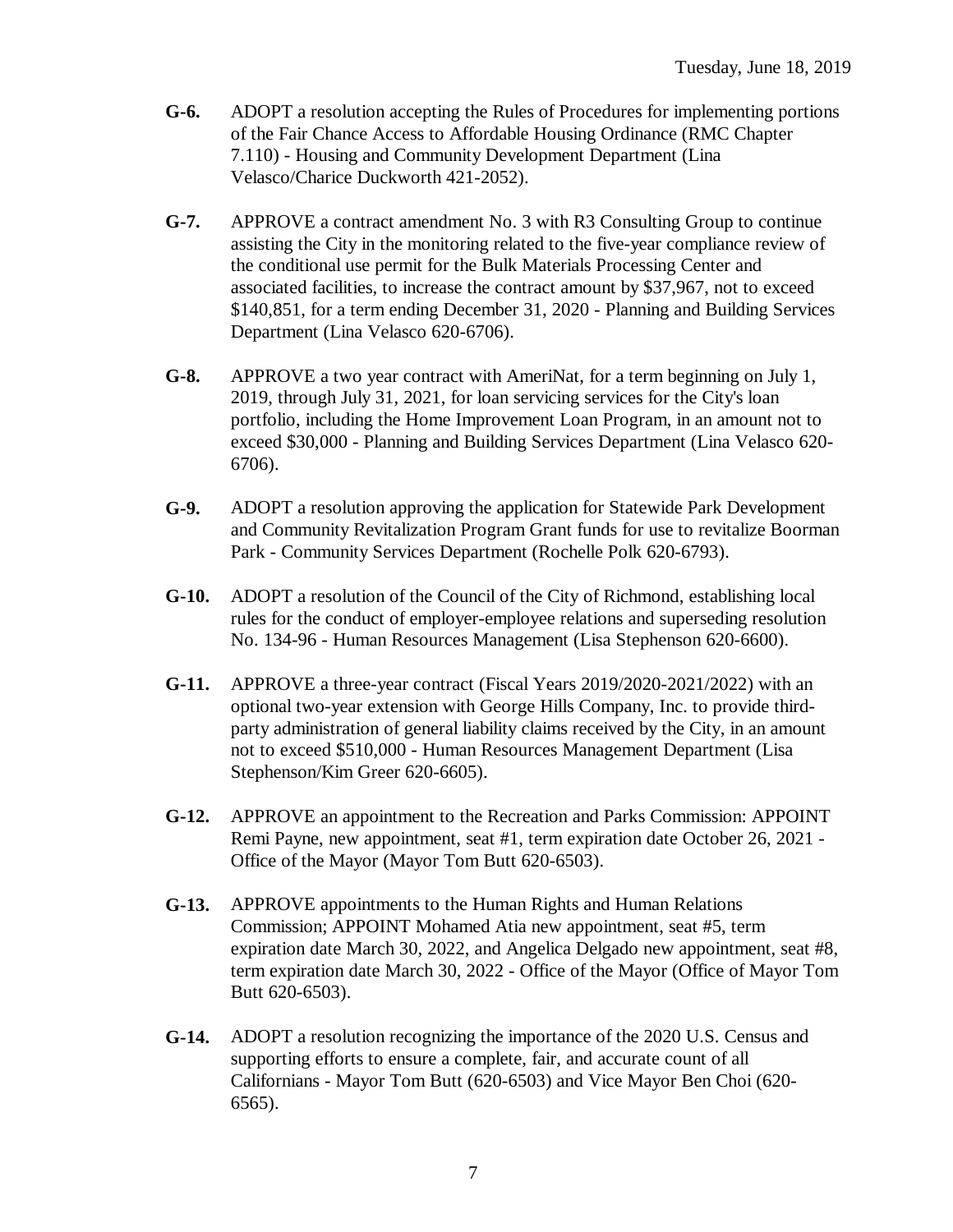- **G-15.** APPROVE the following appointments and re-appointments: Richmond Rent Board: Alana Grice Conner, new appointment, seat #1, term expiration date March 21, 2021, Virginia Finlay, re-appointment, seat #2, term expiration date March 21, 2021, Emma Gerould, re-appointment, seat #3, term expiration date March 21, 2021, Commieolla Duncan, new appointment, seat #4, term expiration date March 21, 2021, Lauren Maddock, re-appointment, seat #5, term expiration date March 21, 2021; and Community Police Review Commission: Porschea Brown, new appointment, seat #2, filing an unexpired term with an expiration date of November 1, 2020, Christopher Whitmore, new appointment, seat #5, term expiration date November 1, 2021, Randy Joseph, new appointment, seat #6, term expiration date November 1, 2021, Steven Lacy, new appointment, seat #7, term expiration date November 1, 2021; and Planning Commission: Nancy Baer, re-appointment, seat #1, term expiration date June 30, 2020, Jen Loy, reappointment, seat #2, term expiration date June 30, 2020, David Tucker, reappointment, seat #3, term expiration date June 30, 2021, Andrew Butt, reappointment, seat #4, term expiration date June 30, 2020, Michael Huang, reappointment, seat #5, term expiration date June 30, 2020, Claudia Garcia, reappointment, seat #6, term expiration date June 30, 2020, and Brandon Evans, new appointment, seat #7, term expiration date June 30, 2020 - Office of the Mayor (Mayor Tom Butt 620-6503).
- **G-16.** ADOPT a resolution renewing standing orders/outline agreements for technology related goods and services from various vendors in an amount not to exceed \$250,000 per year per vendor for fiscal year 2019-2020 through 2023-2024 - Information Technology Department (Sue Hartman 620-6784).
- **G-17.** APPROVE a fifth amendment of a contract with Icon Enterprise, Inc. dba Civic Plus, for web hosting, software maintenance, and support services for the City of Richmond's website for an additional period of three years, increasing the contract by an amount of \$75,000, for a total contract amount of \$241,500 - Information Technology Department (Sue Hartman 620-6784).
- **G-18.** APPROVE the minutes of the May 7 and 28, 2019, regular Richmond City Council meetings - City Clerk's Office (Pamela Christian 620-6513).
- **G-19.** APPROVE a contract amendment with Vigilant Solutions LLC in an amount not to exceed \$30,000, with a term from July 1, 2019, to June 30, 2022 - Police Department (Chief Allwyn Brown 621-1802). **This item was continued from the June 4, 2019, meeting.**
- **G-20.** APPROVE a Memorandum of Understanding (MOU) between the City of Richmond and the Richmond Police Activities League (RPAL) to subsidize RPAL staff and programs, ensuring that academic, athletic, and life-skills services offered by RPAL will continue for the period July 1, 2019, to June 30, 2021, in an amount not to exceed \$600,000 (\$300,000 annually for two years) - Police Department (Allwyn Brown 621-1802).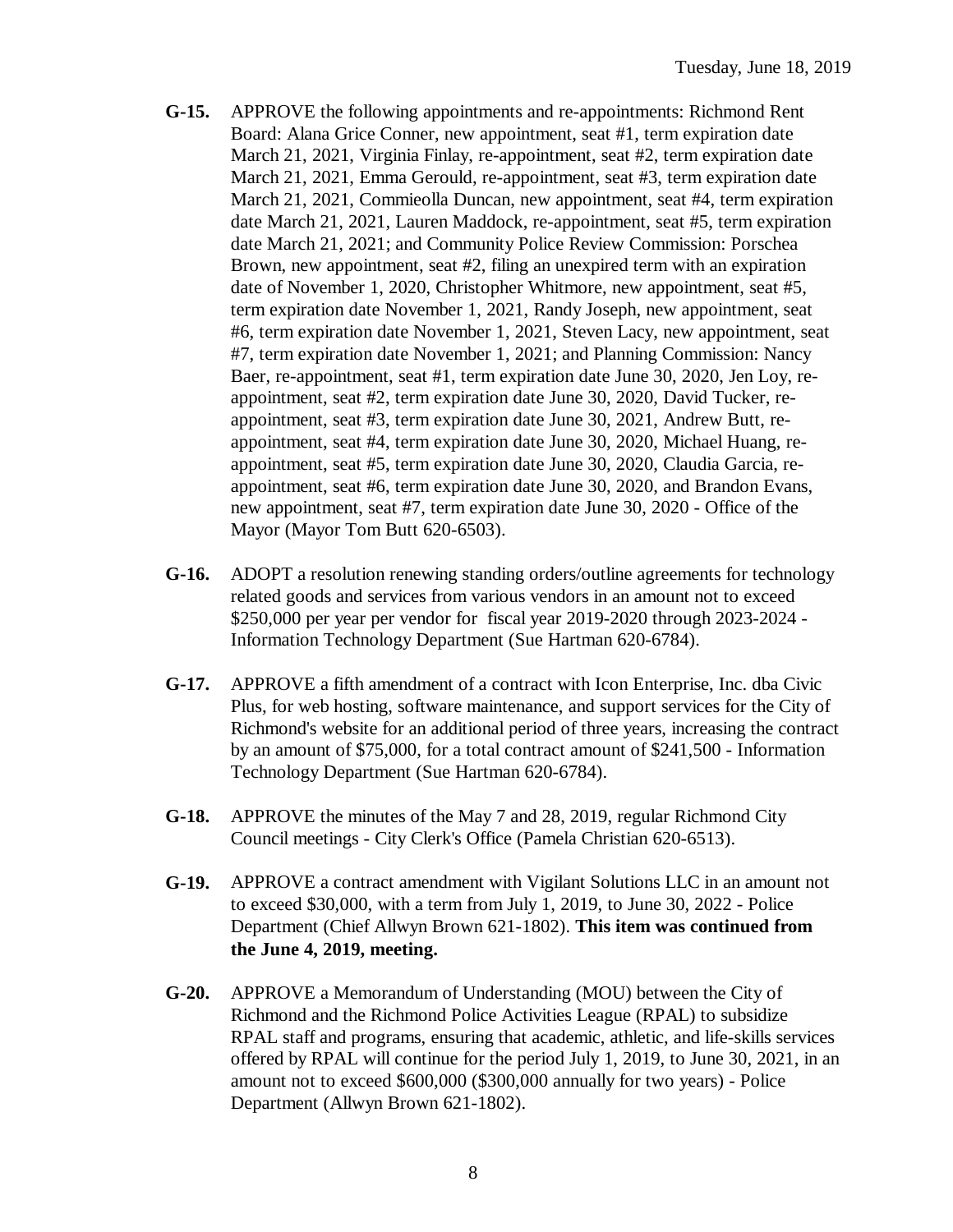- **G-21.** ADOPT a resolution authorizing the City Manager and Police Chief to execute reoccurring contracts for fiscal years 2019-2020 and 2020-2021 with Contra Costa County and the State of California at an aggregate annual amount of \$1,596,000. The execution of these contracts shall not exceed the limits as set forth: Services contracted with Contra Costa County include the following: California Law Enforcement Telecommunications System (CLETS) - \$10,000; California Identification Division (CAL ID) - \$135,000; Automated Regional Information Exchange System (ARIES) - \$45,000; All County Criminal Justice Information System (ACCCJIN) - \$20,000; Martinez Detention Facility intake fees - \$46,000; Alcohol/toxic drug and crime scene evidence analysis - \$350,000; Sexual Assault Response Team (SART) examinations - \$40,000; annual jail inspection and audit - \$18,000; Coroner & Gunshot Residue (GSR) examination and analysis - \$10,000; out of state inmate extradition - \$4,000, Law Enforcement Training Center - \$19,000; Animal Services - \$700,000; East Bay Regional Communication System Authority (EBRCS) - \$178,000;The State of California contracted service includes all Live Scan fingerprinting- \$16,000; University of California Regents - \$5,000 - Police Department (Chief Allwyn Brown 621- 1802).
- **G-22.** APPROVE an amendment to the contract with Liebert Cassidy Whitmore MP in an amount not to exceed \$50,000, bringing the total contract amount to \$60,000, to continue contract negotiations with SEIU Local 1021 through June 30, 2020 - Human Resources Management Department (Lisa Stephenson 620-6600).
- **G-23.** ADOPT a resolution approving standing contracts for Veolia Water to manage (on behalf of the City) on-call construction services with five firms (Bay Hawk Inc., JMB Construction, Nor Cal Pipeline Services, Ranger Pipelines, and W.R. Forde Inc.) in an amount not to exceed \$2,000,000 per firm, per year, over a three-year period, with two optional one-year extensions - Water Resource Recovery Department (Ryan Smith 620-5486).
- **G-24.** ADOPT a resolution approving Veolia to manage and award the Cogeneration Project to the Design-Build team of Overaa/HydroScience to: (1) design and install a Cogeneration unit at the Richmond Wastewater Treatment Plant; and (2) demolish abandoned and unsafe structures, in an amount not to exceed \$5,689,084 - Water Resource Recovery Department (Ryan Smith 620-5486).

#### **H. BUDGET SESSION**

**H-1.** RECEIVE an update on the proposed operating budget for fiscal year 2019-20 and the Capital Improvement Plan budget for fiscal years 2019-24 - Finance Department (Belinda Warner 620-6740/Markisha Guillory 620-5434).